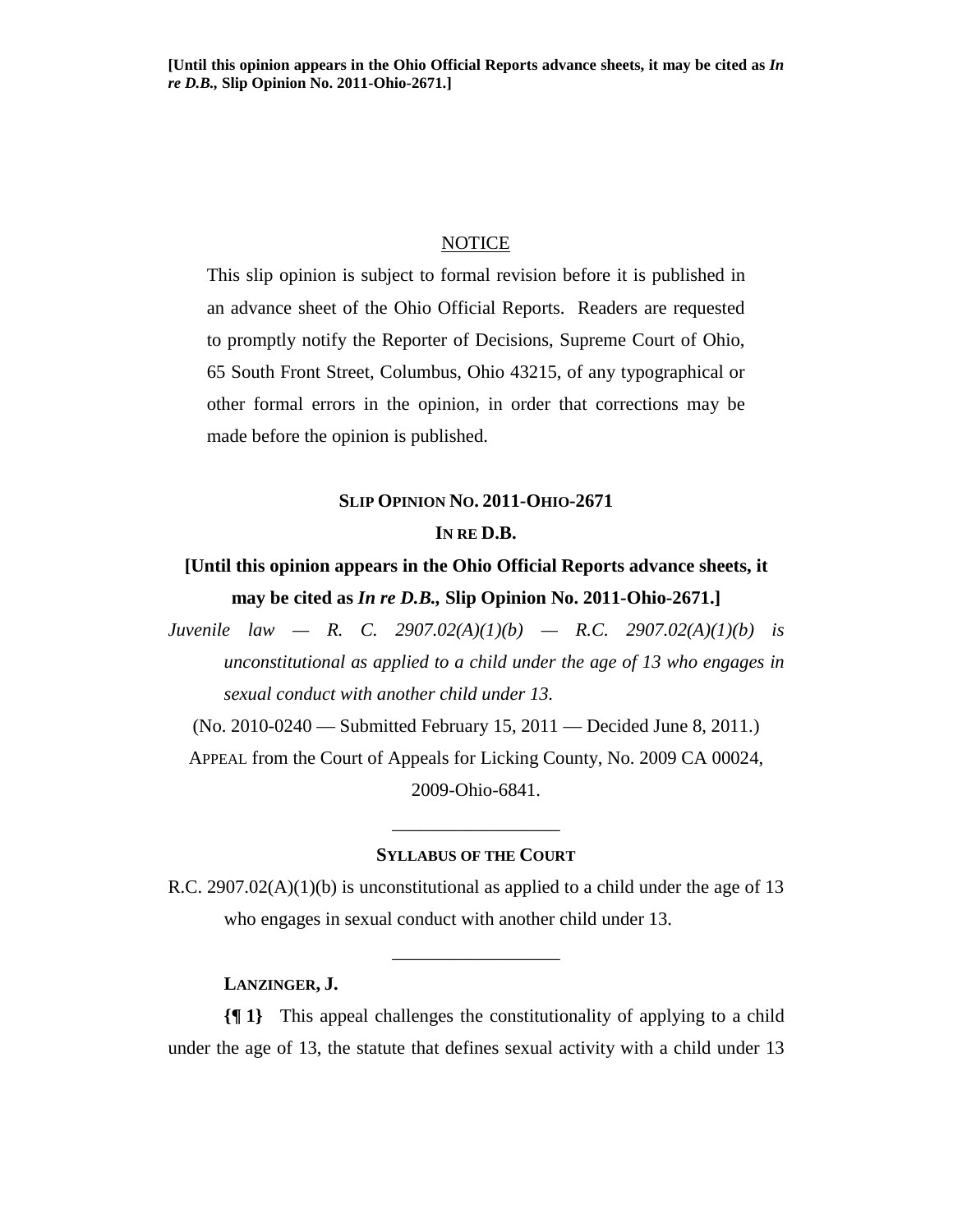as rape, a first-degree felony. R.C.  $2907.02(A)(1)(b)$ . The case arises from incidents in which two boys under 13 years of age engaged in sexual activity. Because we hold that the statute is unconstitutional as applied in these circumstances, we reverse.

#### **I. Case Background**

**{¶ 2}** On August 1, 2007, appellee, the state of Ohio, filed a complaint in the Juvenile Division of the Court of Common Pleas of Licking County against D.B., who was then 12 years old, charging him with nine counts of rape in violation of R.C. 2907.02(A)(1)(b) arising from conduct occurring between him and an 11-year-old boy, M.G. The complaint also charged D.B. with one count of rape in violation of R.C. 2907.02( $A$ )(1)(b) arising from conduct occurring with A.W., also 12 years old. All the counts alleged that D.B. was a delinquent child under R.C. 2152.02(F).

**{¶ 3}** D.B. filed a motion to dismiss the complaint, alleging that the state could not establish sufficient evidence that he was guilty of rape and that application of R.C.  $2907.02(A)(1)(b)$  in this case violates his federal and state rights to due process and equal protection because the statute is vague and overbroad. The state subsequently filed an amended complaint, which dropped the count related to A.W. and amended multiple counts to allege that D.B. had engaged in forcible sexual conduct with M.G. or had used verbal threats to get him to comply, in violation of R.C. 2907.02(A)(2). The first count of the amended complaint alleged only that D.B. had engaged in sexual conduct with a person less than 13 years of age in violation of R.C.  $2907.02(A)(1)(b)$ . The remaining eight counts alleged that D.B. had engaged in conduct with M.G. in violation of R.C.  $2907.02(A)(1)(b)$  or R.C.  $2907.02(A)(2)$  (forcible sexual conduct). Each count also alleged that D.B. was a delinquent child under R.C. 2152.02(F).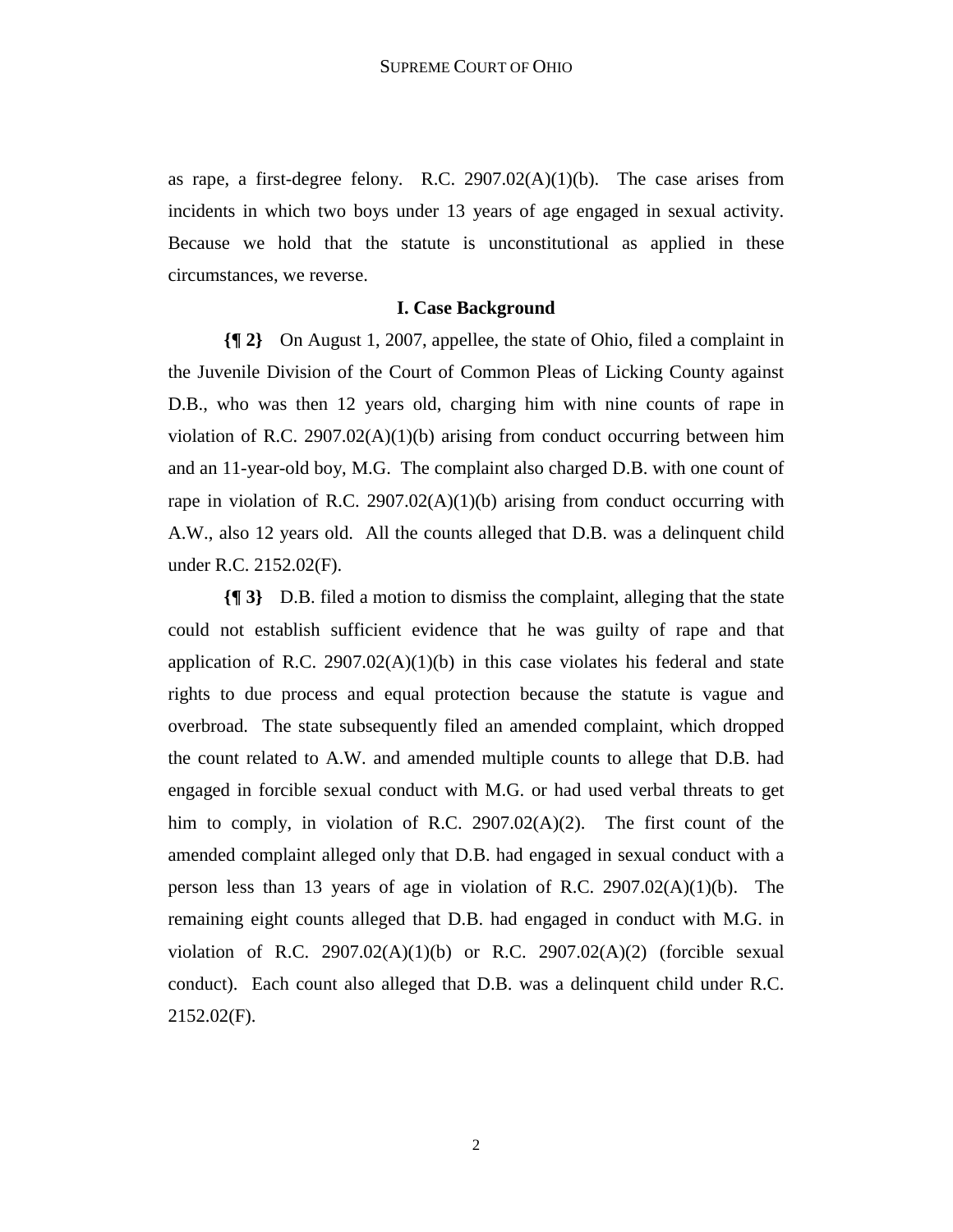**{¶ 4}** Because the court continued this matter when the complaint was amended, an adjudicatory hearing did not commence until January 30, 2008. The court ruled that it would reserve ruling on D.B.'s motion to dismiss until the end of the state's case. During the hearing, the state called Detective Donna Berryhill, D.B.'s father Shawn B., and the minors, A.W. and M.G., to testify.

**{¶ 5}** A.W. testified that he had observed D.B. and M.G. engage in anal sex. A.W. testified that D.B. "bribed" M.G. with video games to engage in sexual conduct. Both A.W. and M.G. stated that the sexual conduct was always initiated by D.B. and that D.B. would either bargain with, or use physical force on, M.G. to convince M.G. to engage in sexual conduct.

**{¶ 6}** According to A.W., D.B. and M.G. did not engage in sexual conduct until M.G. himself agreed to the activity. D.B.'s father testified that while D.B. was significantly bigger than other children his age, he was not an aggressive child and he never used his size to bully or intimidate other children.

**{¶ 7}** Defense counsel moved for acquittal at the conclusion of the state's case. The court dismissed counts 3, 4, 5, and 6 after finding that no specific evidence existed to support them. Determining that there was no basis for finding that D.B. had engaged in forcible sexual conduct, the court also dismissed those portions of counts 2, 7, and 9 that alleged forcible rape. D.B.'s motion to dismiss the counts alleging a violation of R.C. 2907.02(A)(1)(b) was denied.

**{¶ 8}** The hearing resumed on March 4, 2008. Count 1, count 8, and the allegations of violations of R.C. 2907.02(A)(1)(b) in counts 2, 7, and 9 remained from the amended complaint. Following the presentation of the defense's case, the court stated that while there was "no question whatsoever" that the sexual acts detailed in the remaining counts took place, it could not find that D.B used force during any of the acts. The court therefore adjudicated D.B. delinquent based on the violation of R.C. 2907.02(A)(1)(b) alleged in counts 1, 2, 7, 8, and 9.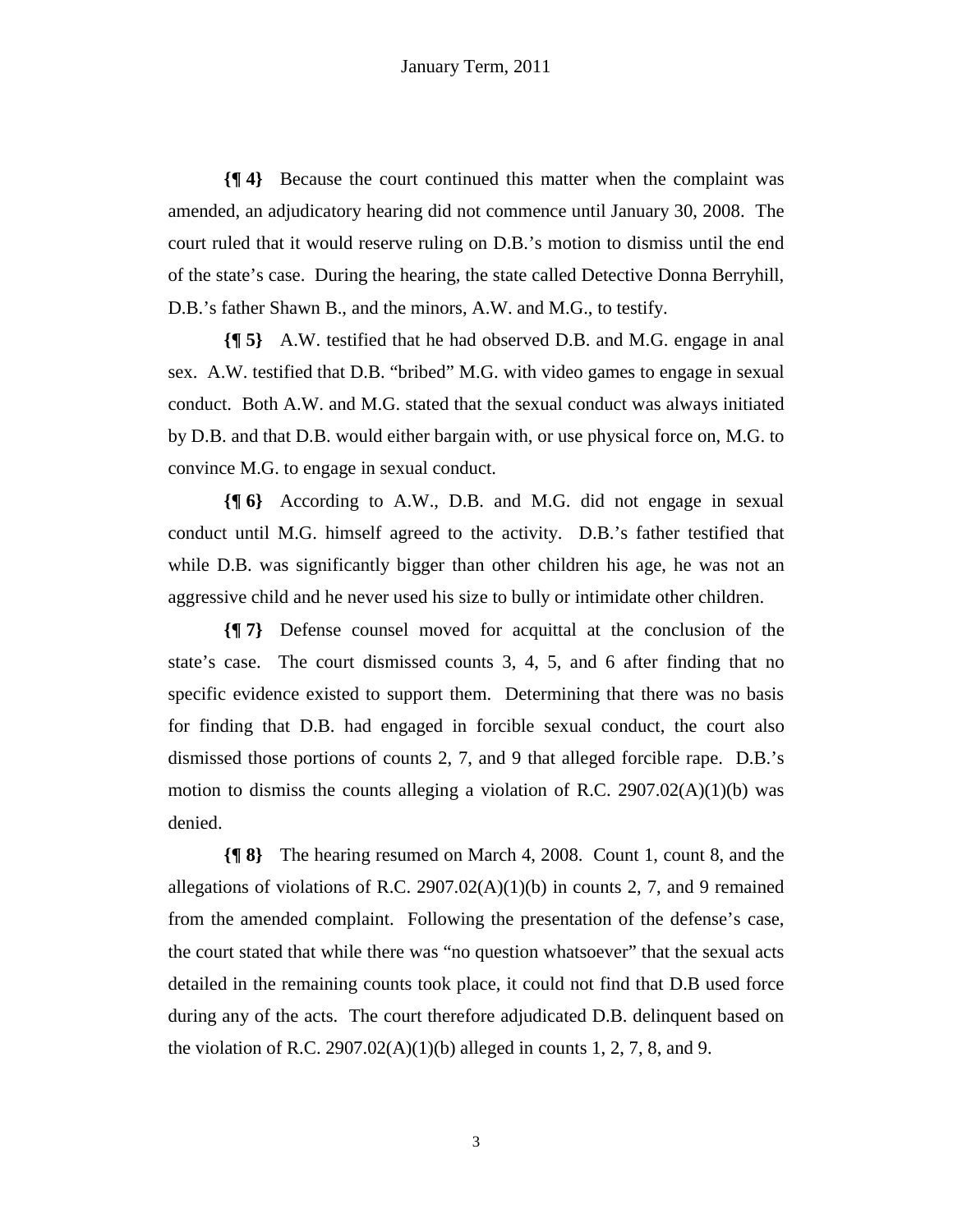**{¶ 9}** At the dispositional hearing, the court committed D.B. to the Department of Youth Services for a minimum of five years to the maximum period of his 21st birthday, suspended the commitment, and placed D.B. on probation for an indefinite period of time. The court further ordered D.B. to attend counseling and group therapy.

**{¶ 10}** On appeal to the Fifth District Court of Appeals, D.B. argued that application of R.C. 2907.02(A)(1)(b) violated his federal rights to due process and equal protection, that the juvenile court abused its discretion in adjudicating him delinquent for rape, and that the juvenile court erred in overruling a motion to suppress statements he had made to law enforcement when he was questioned in his bedroom and at the sheriff's office.<sup>1</sup> In re D.B., Licking App. No. 2009 CA 00024, 2009-Ohio-6841, at ¶ 9-12. The court of appeals upheld the constitutionality of R.C. 2907.02(A)(1)(b) as applied and held that the trial court did not abuse its discretion in adjudicating D.B. delinquent for rape for engaging in sexual conduct with an 11-year-old child. Id. at ¶ 23, 28.

**{¶ 11}** We accepted jurisdiction over appellant's proposition of law, which states that application of R.C. 2907.02(A)(1)(b) to a child under the age of 13 violates the Due Process and Equal Protection Clauses of the United States and Ohio Constitutions.2 See *In re D.B.*, 125 Ohio St.3d 1437, 2010-Ohio-2212, 927 N.E.2d 9.

<u>.</u>

 $<sup>1</sup>$  The court of appeals held that these interviews were custodial, that the statements made by D.B.</sup> during these interviews should have been suppressed because he was not given any warnings pursuant to *Miranda v. Arizona* (1966), 384 U.S. 436, 86 S.Ct. 1602, 16 L.Ed.2d 694, and that neither he nor his parents were informed of the potential for criminal charges. *In re D.B.*, Licking App. No. 2009 CA 00024, 2009-Ohio-6841, at ¶ 40-41. The court ruled, however, that the admission of these statements was harmless because it did not affect the outcome of the trial. Id. at ¶ 45-46. Although the interrogation methods used in this case are troubling, this issue is not before us, and we thus refrain from further comment.

 $2^{2}$  Because appellant argued only a violation of his federal constitutional rights of due process and equal protection during his appeal to the Fifth District, we will not address his allegations regarding the state constitution in this opinion.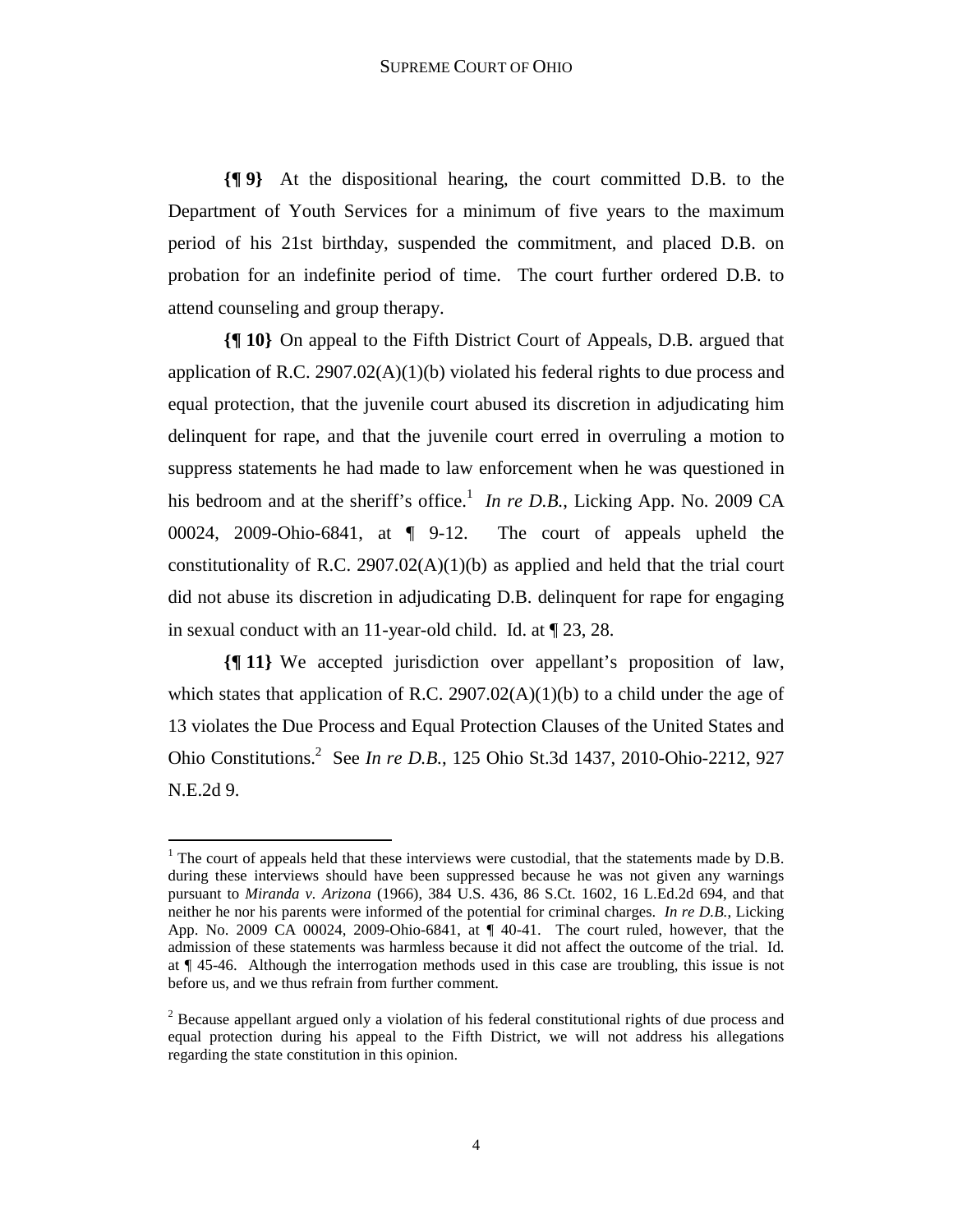#### **II. Analysis**

**{¶ 12}** D.B. does not assert that R.C. 2907.02(A)(1)(b) is unconstitutional on its face, meaning that it can never be applied without violating constitutional rights, but asserts that it is unconstitutional as applied to him. "A statute may be challenged as unconstitutional on the basis that it is invalid on its face or as applied to a particular set of facts. See, e.g., *United States v. Eichman* (1990), 496 U.S. 310, 312, 110 S.Ct. 2404, 110 L.Ed.2d 287. In an as-applied challenge, the challenger 'contends that application of the statute in the particular context in which he has acted, or in which he proposes to act, [is] unconstitutional.' *Ada v*. *Guam Soc. of Obstetricians & Gynecologists* (1992), 506 U.S. 1011, 113 S.Ct. 633, 121 L.Ed.2d 564 (Scalia, J., dissenting)." *State v. Lowe*, 112 Ohio St.3d 507, 2007-Ohio-606, 861 N.E.2d 512,  $\P$  17. Thus, we focus on the statute and its particular application in an as-applied challenge.

**{¶ 13}** R.C. 2907.02(A)(1)(b) criminalizes what is commonly known as "statutory rape." The statute holds offenders strictly liable for engaging in sexual conduct with children under the age of 13—force is not an element of the offense because a child under the age of 13 is legally presumed to be incapable of consenting to sexual conduct.

**{¶ 14}** R.C. 2907.02(A)(1) provides:

**{¶ 15}** "No person shall engage in sexual conduct with another who is not the spouse of the offender or who is the spouse of the offender but is living separate and apart from the offender, when any of the following applies:

**{¶ 16}** " \* \* \*

**{¶ 17}** "(b) The other person is less than 13 years of age, whether or not the offender knows the age of the other person."

**{¶ 18}** The statute furthers the state's interest in protecting young children. Indeed, the Legislature Service Commission stated that R.C.  $2907.02(A)(1)(b)$  was created to protect a prepubescent child from the sexual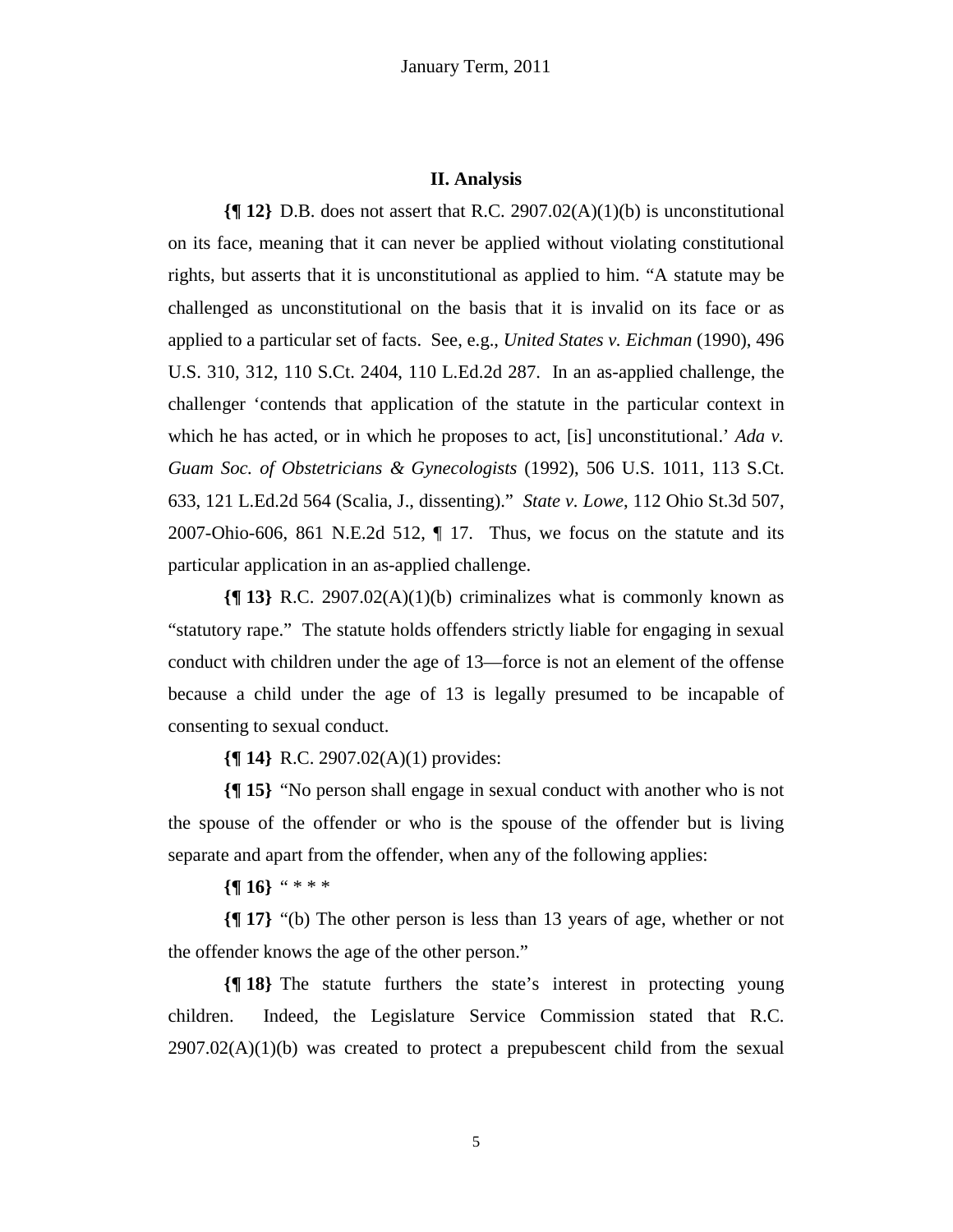advances of another because "engaging in sexual conduct with such a person indicates vicious behavior on the part of the offender." 1973 Legislative Service Commission comments to Am.Sub.H.B. No. 511, 134 Ohio Laws, Part II, 1866.

**{¶ 19}** D.B. argues that R.C. 2907.02(A)(1)(b) is unconstitutional in two ways. First, he argues that the statute is vague as applied to children under the age of 13, and thus violates his right to due process. Second, he argues that the statute was applied in an arbitrary manner in this case in contravention of his constitutional right to equal protection. This case thus asks whether a child's federal constitutional rights are violated when, as a member of the class protected under R.C. 2907.02(A)(1)(b), he or she is adjudicated as delinquent based upon a violation of this statute.

#### *A. Due Process*

**{¶ 20}** D.B. argues that R.C. 2907.02(A)(1)(b) is unconstitutional as applied to him because it fails to provide guidelines that designate which actor is the victim and which is the offender, resulting in arbitrary and discriminatory enforcement.

**{¶ 21}** "It is fundamental that a court must 'presume the constitutionality of lawfully enacted legislation.' *Arnold v. Cleveland* (1993), 67 Ohio St.3d 35, 38, 616 N.E.2d 163, citing *Univ. Hts. v. O'Leary* (1981), 68 Ohio St.2d 130, 135, 22 O.O.3d 372, 429 N.E.2d 148, and *Hilton v. Toledo* (1980), 62 Ohio St.2d 394, 396, 16 O.O.3d 430, 405 N.E.2d 1047. \* \* \* Accordingly, the legislation in question 'will not be invalidated unless the challenger establishes that it is unconstitutional beyond a reasonable doubt.' Id. at 39, 616 N.E.2d 163." *Klein v. Leis*, 99 Ohio St.3d 537, 2003-Ohio-4779, 795 N.E.2d 633, ¶ 4.

**{¶ 22}** Juvenile delinquency hearings " 'must measure up to the essentials of due process and fair treatment.' " *In re Gault* (1967), 387 U.S. 1, 30, 87 S.Ct. 1428, 18 L.Ed.2d 527, quoting *Kent v. United States* (1966), 383 U.S. 541, 562, 86 S.Ct. 1045, 16 L.Ed.2d 84. Due process is not satisfied if a statute is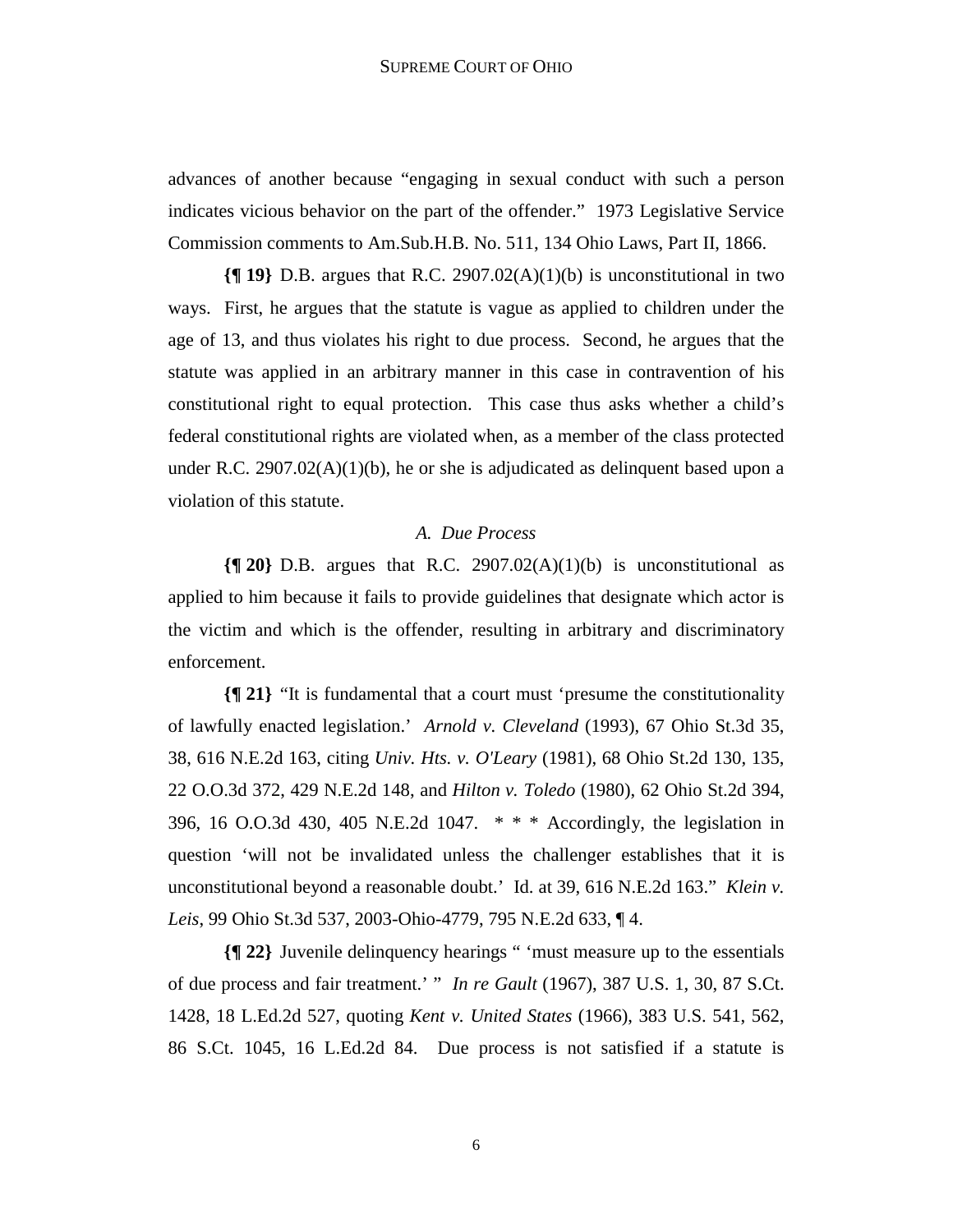unconstitutionally vague. *Skilling v. United States* (2010), \_\_ U.S. \_\_, 130 S.Ct. 2896, 2928, 177 L.Ed.2d 619. "A statute can be impermissibly vague for either of two independent reasons. First, if it fails to provide people of ordinary intelligence a reasonable opportunity to understand what conduct it prohibits. Second, if it authorizes or even encourages arbitrary and discriminatory enforcement. *Chicago* v. *Morales*, 527 U.S. 41, 56-57, 119 S.Ct. 1849, 144 L.Ed.2d 67 (1999)." *Hill v. Colorado* (2000), 530 U.S. 703, 732, 120 S.Ct. 2480, 147 L.Ed.2d 597.

**{¶ 23}** The United States Supreme Court has identified the second reason as the primary concern of the vagueness doctrine: "[T]he more important aspect of the vagueness doctrine 'is not actual notice, but the other principal element of the doctrine – the requirement that a legislature establish minimal guidelines to govern law enforcement.' *Smith [v. Goguen* (1974)], 415 U.S. [566, 574, 94 S.Ct. 1242, 39 L.Ed.2d 605]. \* \* \* Where the legislature fails to provide such minimal guidelines, a criminal statute may permit 'a standardless sweep [that] allows policemen, prosecutors, and juries to pursue their personal predilections.' Id., at 575, 94 S.Ct., at 1248." *Kolender v. Larson* (1983), 461 U.S. 352, 358, 103 S.Ct. 1855, 75 L.Ed.2d 903. This prong of the vagueness doctrine not only upholds due process, but also serves to protect the separation of powers: "It would certainly be dangerous if the legislature could set a net large enough to catch all possible offenders, and leave it to the courts to step inside and say who could rightfully be detained, and who should be set at large. This would, to some extent, substitute the judicial for the legislative department of the government." *United States v. Reese* (1876), 92 U.S. 214, 221, 23 L.Ed. 563.

**{¶ 24}** As applied to children under the age of 13 who engage in sexual conduct with other children under the age of 13, R.C.  $2907.02(A)(1)(b)$  is unconstitutionally vague because the statute authorizes and encourages arbitrary and discriminatory enforcement. When an adult engages in sexual conduct with a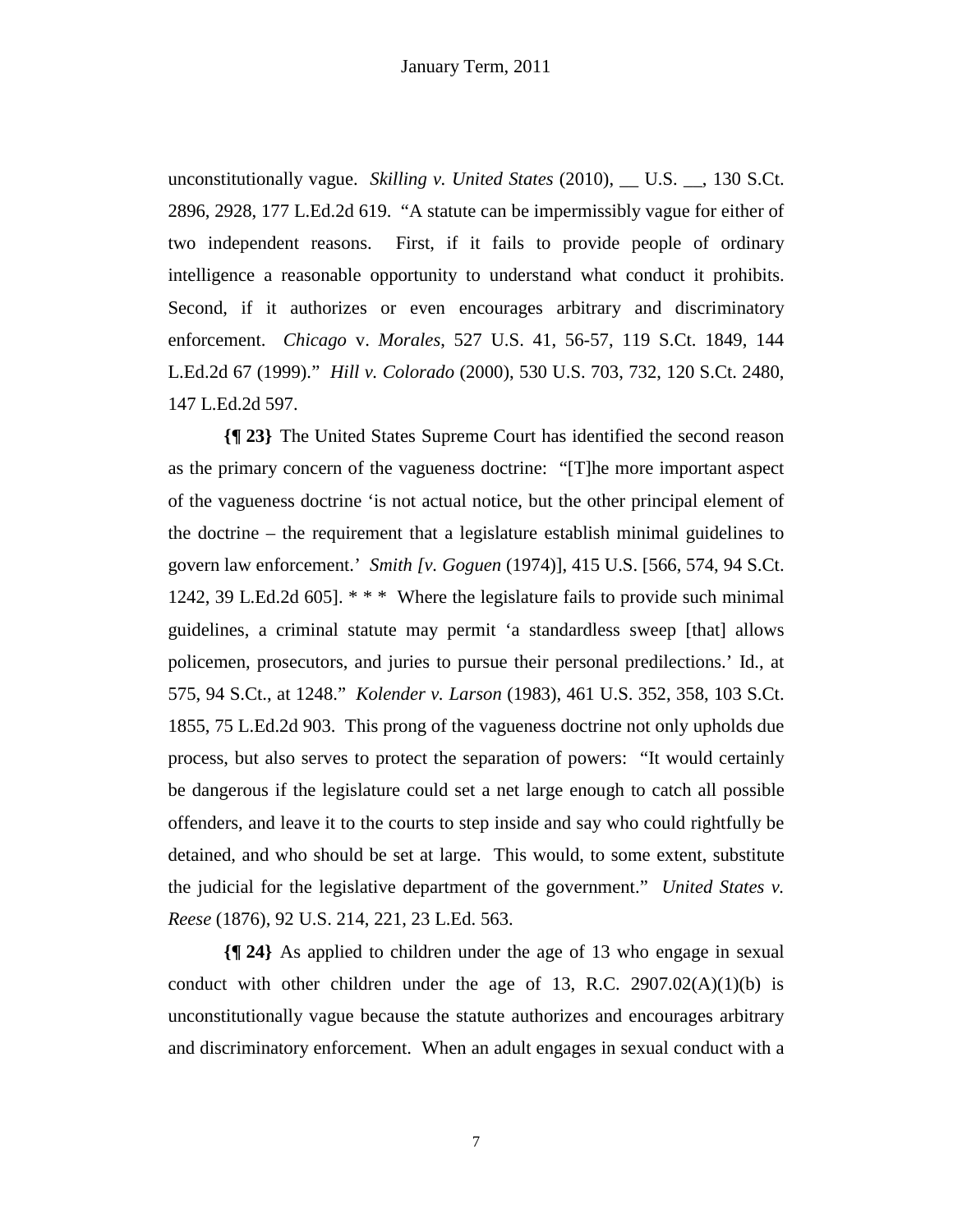child under the age of 13, it is clear which party is the offender and which is the victim. But when two children under the age of 13 engage in sexual conduct with each other, each child is both an offender and a victim, and the distinction between those two terms breaks down.

**{¶ 25}** The facts of this case provide an example of the temptation for prosecutors to label one child as the offender and the other child as the victim. Based apparently upon the theory that D.B. forced M.G. to engage in sexual conduct, the state alleged that D.B., but not M.G., had engaged in conduct that constituted statutory rape. However, while the theory of D.B. as the aggressor was consistent with the counts alleging a violation of RC. 2907.02(A)(2), which proscribes rape by force, this theory is incompatible with the counts alleging a violation of statutory rape because anyone who engages in sexual conduct with a minor under the age of 13 commits statutory rape regardless of whether force was used. Thus, if the facts alleged in the complaint were true, D.B. and M.G. would both be in violation of R.C.  $2907.02(A)(1)(b)$ .

**{¶ 26}** The prosecutor's choice to charge D.B. but not M.G. is the very definition of discriminatory enforcement. D.B. and M.G. engaged in sexual conduct with each other, yet only D.B. was charged. $3$  The facts of this case demonstrate that R.C. 2907.02(A)(1)(b) authorizes and encourages arbitrary and discriminatory enforcement when applied to offenders under the age of 13. The statute is thus unconstitutionally vague as applied to this situation.

**{¶ 27}** It must be emphasized that the concept of consent plays no role in whether a person violates R.C. 2907.02(A)(1)(b): children under the age of 13 are legally incapable of consenting to sexual conduct. Furthermore, whether D.B. used force to engage in sexual conduct does not play a role in our consideration of R.C. 2907.02(A)(1)(b). The trial court found that D.B. did not use force.

1

<sup>&</sup>lt;sup>3</sup> Furthermore, the initial complaint detailed sexual conduct between D.B. and A.W., yet charged only D.B. with rape in violation of R.C.  $2907.02(A)(1)(b)$ .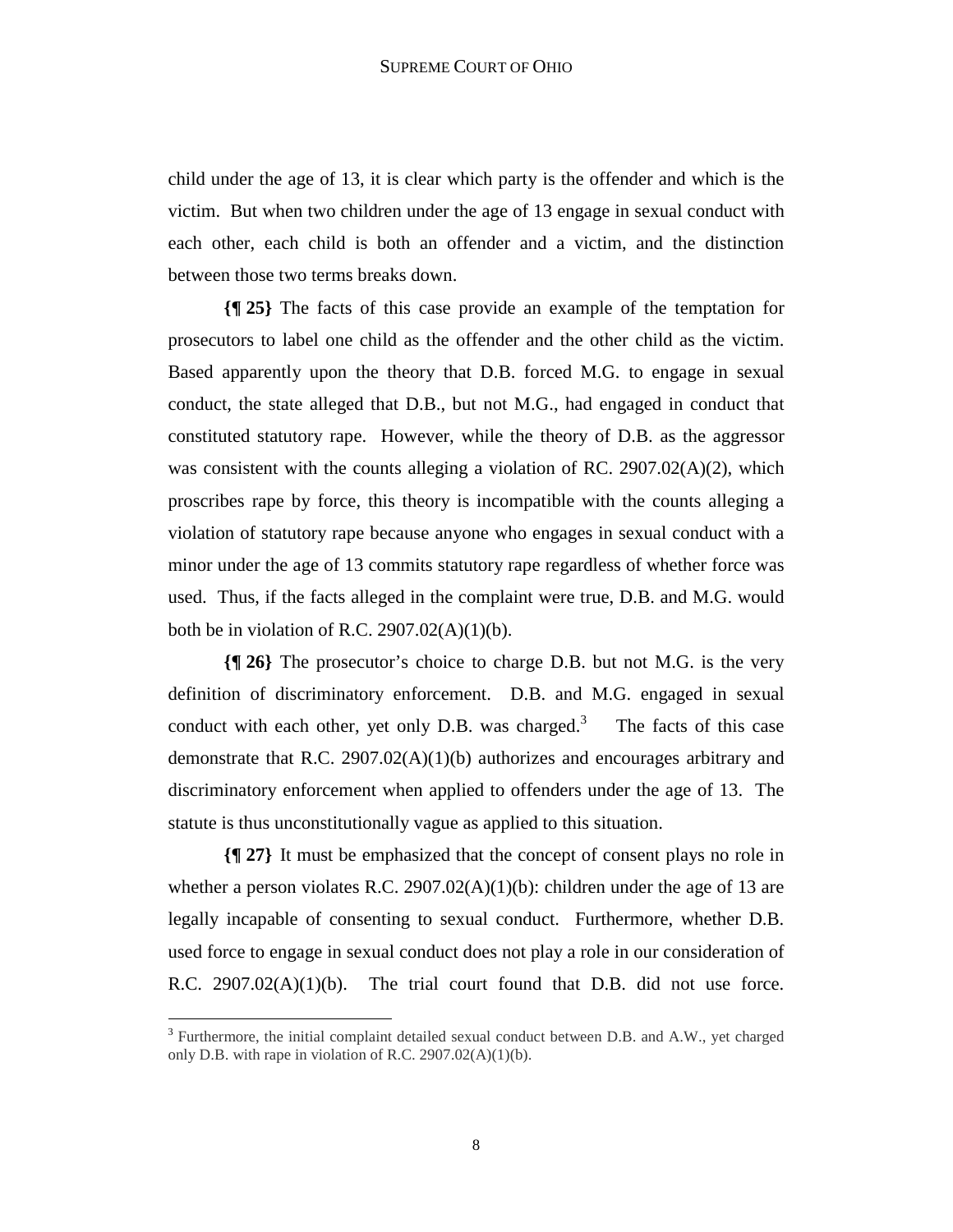Whether an offender used force is irrelevant to the determination whether the offender committed rape under R.C. 2907.02(A)(1)(b).

**{¶ 28}** We note that while we hold that R.C. 2907.02(A)(1)(b) is unconstitutional as applied to a child under the age of 13 who engages in sexual conduct with another child under the age of 13, a child under the age of 13 may be found guilty of rape if additional elements are shown: the offender substantially impairs the other person's judgment or control, R.C. 2907.02(A)(1)(a); the other person's ability to resist or consent is substantially impaired because of a mental or physical condition or advanced age, R.C.  $2907.02(A)(1)(c)$ ; or the offender compels the other person to submit by force or threat of force, R.C.  $2907.02(A)(2)$ . None of those additional elements was present here.

#### *B. Equal Protection*

**{¶ 29}** Application of R.C. 2907.02(A)(1)(b) in this case also violates D.B.'s federal right to equal protection. "The Equal Protection Clause directs that 'all persons similarly circumstanced shall be treated alike.' *F.S. Royster Guano Co. v. Virginia*, 253 U.S. 412, 415, 40 S.Ct. 560, 561, 64 L.Ed. 989 (1920)." *Plyler v. Doe* (1982), 457 U.S. 202, 216, 102 S.Ct. 2382, 72 L.Ed.2d 786.

**{¶ 30}** The plain language of the statute makes it clear that every person that engages in sexual conduct with a child under the age of 13 is strictly liable for statutory rape, and the statute must be enforced equally and without regard to the particular circumstances of an individual's situation. R.C. 2907.02(A)(1)(b) offers no prosecutorial exception to charging an offense when every party involved in the sexual conduct is under the age of 13; conceivably, the principle of equal protection suggests that both parties could be prosecuted as identically situated. Because D.B. and M.G. were both under the age of 13 at the time the events in this case occurred, they were both members of the class protected by the statute, and both could have been charged under the offense. Application of the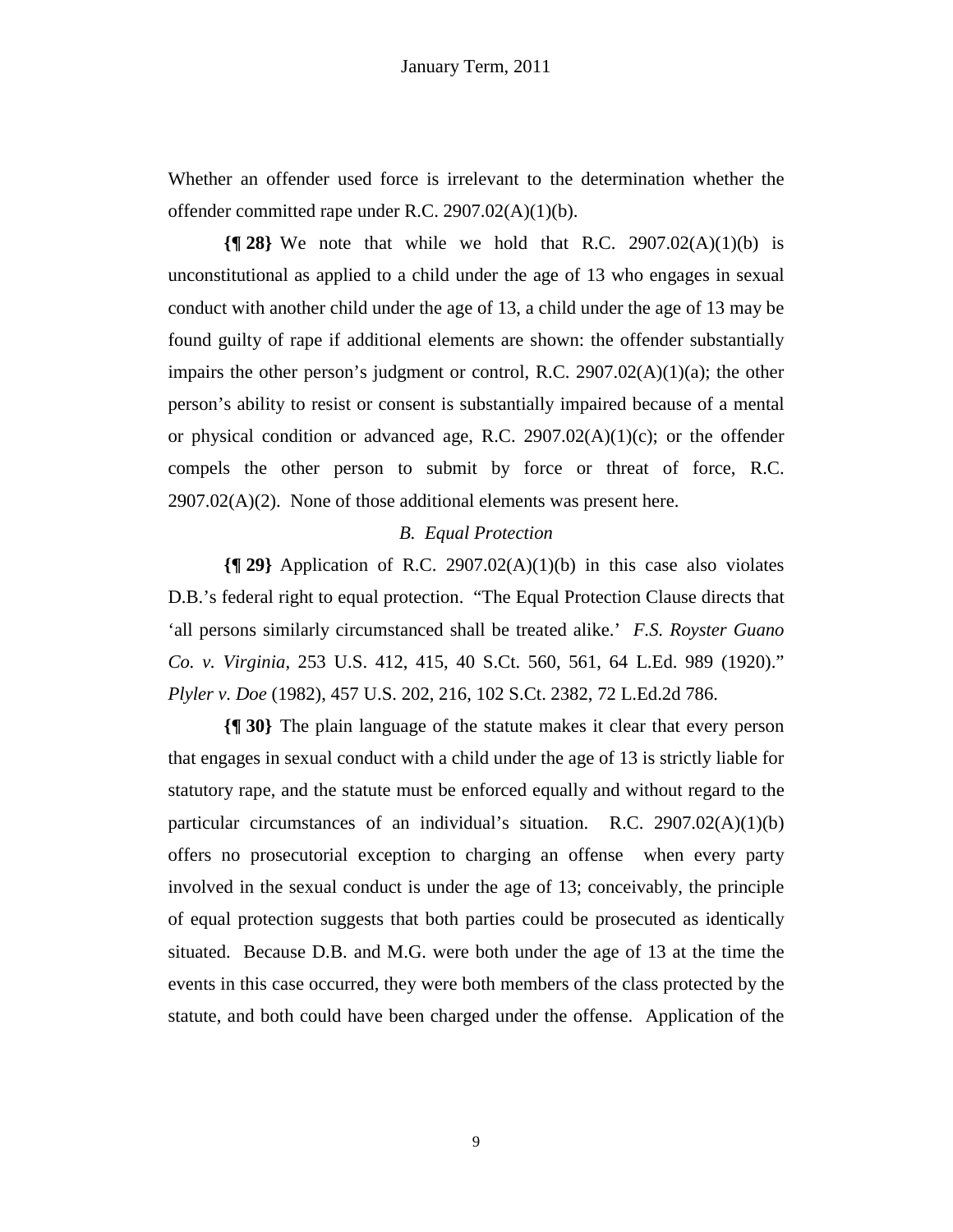statute in this case to a single party violates the Equal Protection Clause's mandate that persons similarly circumstanced shall be treated alike.

**{¶ 31}** All three boys allegedly engaged in sexual conduct with a person under the age of 13; however, only D.B. was charged with a violation of R.C.  $2907.02(A)(1(b))$ . This arbitrary enforcement of the statute violates D.B.'s right to equal protection. We accordingly hold that application of the statute in this case violated D.B.'s federal equal-protection rights. The statute is unconstitutional as applied to him.

### **III. Conclusion**

**{¶ 32}** R.C. 2907.02(A)(1)(b) prohibits one from engaging in sexual conduct with a person under the age of 13. As applied to offenders who are under the age of 13 themselves, the statute is unconstitutionally vague in violation of the Due Process Clause of the United States Constitution because arbitrary and discriminatory enforcement is encouraged. Application of the statute in this case also violates the Equal Protection Clause of the United States Constitution because only one child was charged with being delinquent, while others similarly situated were not.

**{¶ 33}** We thus hold that R.C. 2907.02(A)(1)(b) is unconstitutional as applied to a child under the age of 13 who engages in sexual conduct with another child under 13.

Judgment reversed

and cause remanded.

 O'CONNOR, C.J., and PFEIFER, LUNDBERG STRATTON, O'DONNELL, and MCGEE BROWN, JJ., concur.

 CUPP, J., concurs in the judgment, syllabus, and opinion of the court on the basis of the due process analysis only.

\_\_\_\_\_\_\_\_\_\_\_\_\_\_\_\_\_\_